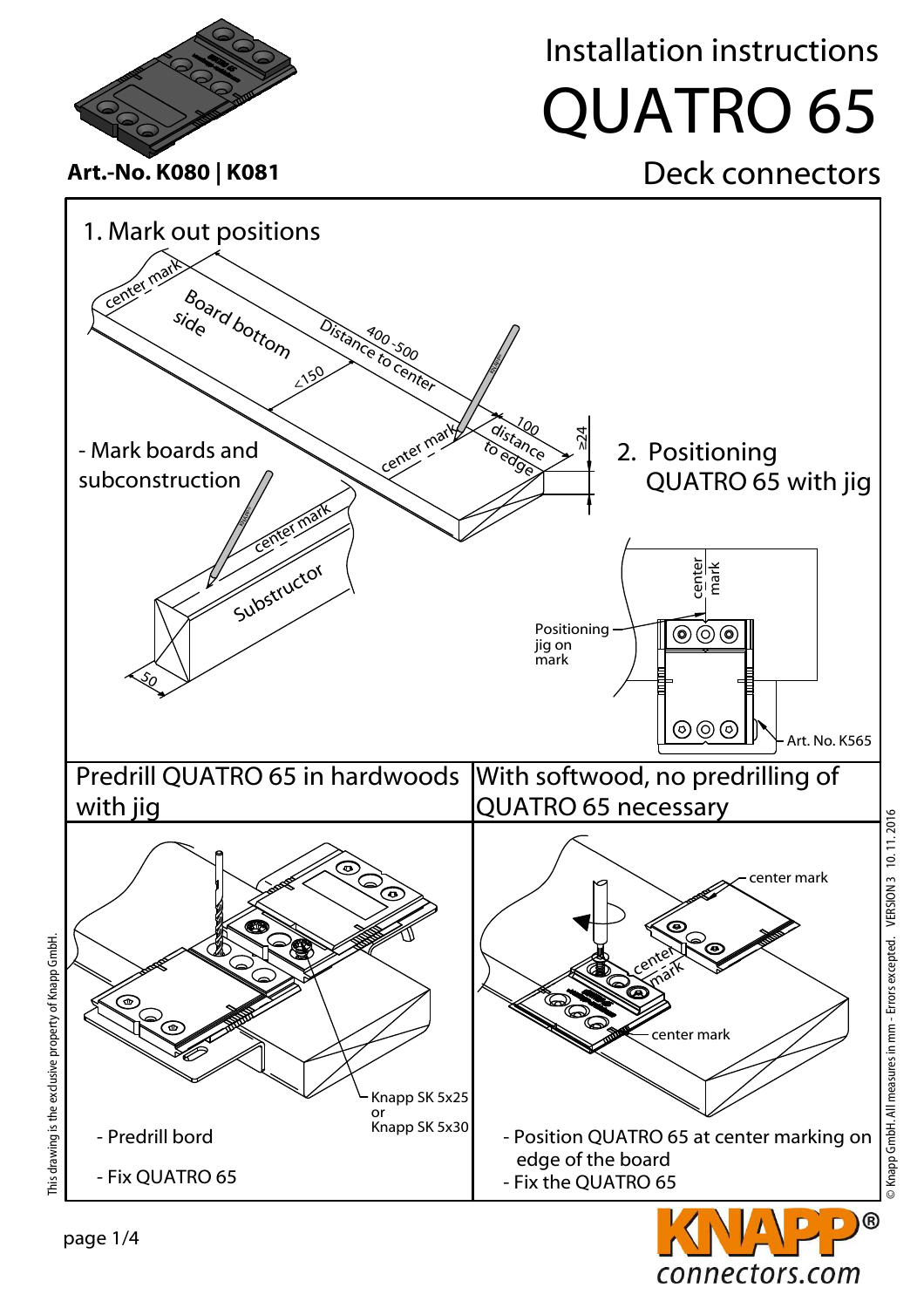



© Knapp GmbH. All measures in mm - Errors excepted. VERSION 3 10. 11. 2016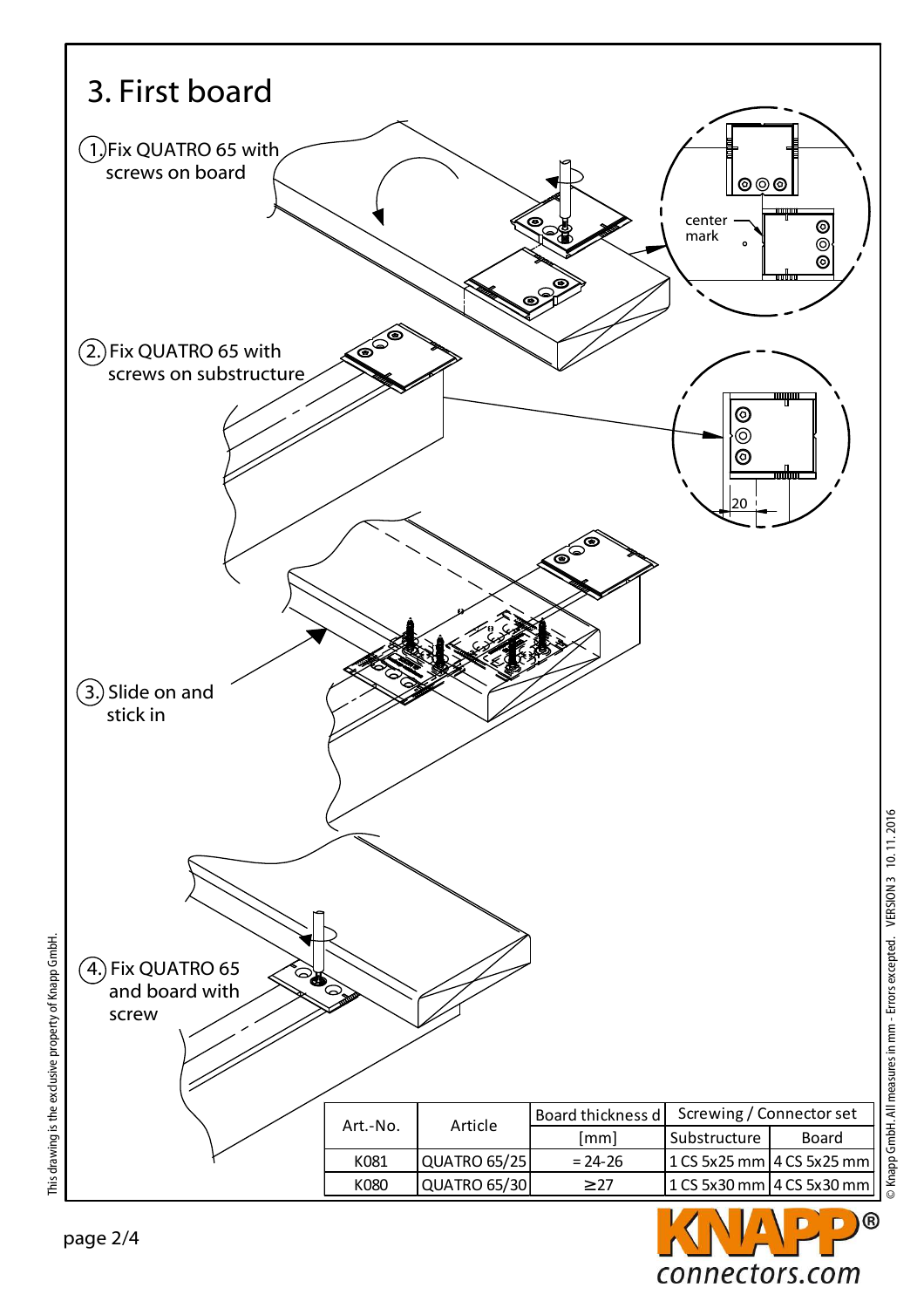

© Knapp GmbH. All measures in mm - Errors excepted. VERSION 3 10.11.2016 © Knapp GmbH. All measures in mm - Errors excepted. VERSION 3 10. 11. 2016

connectors.com

This drawing is the exclusive property of Knapp GmbH.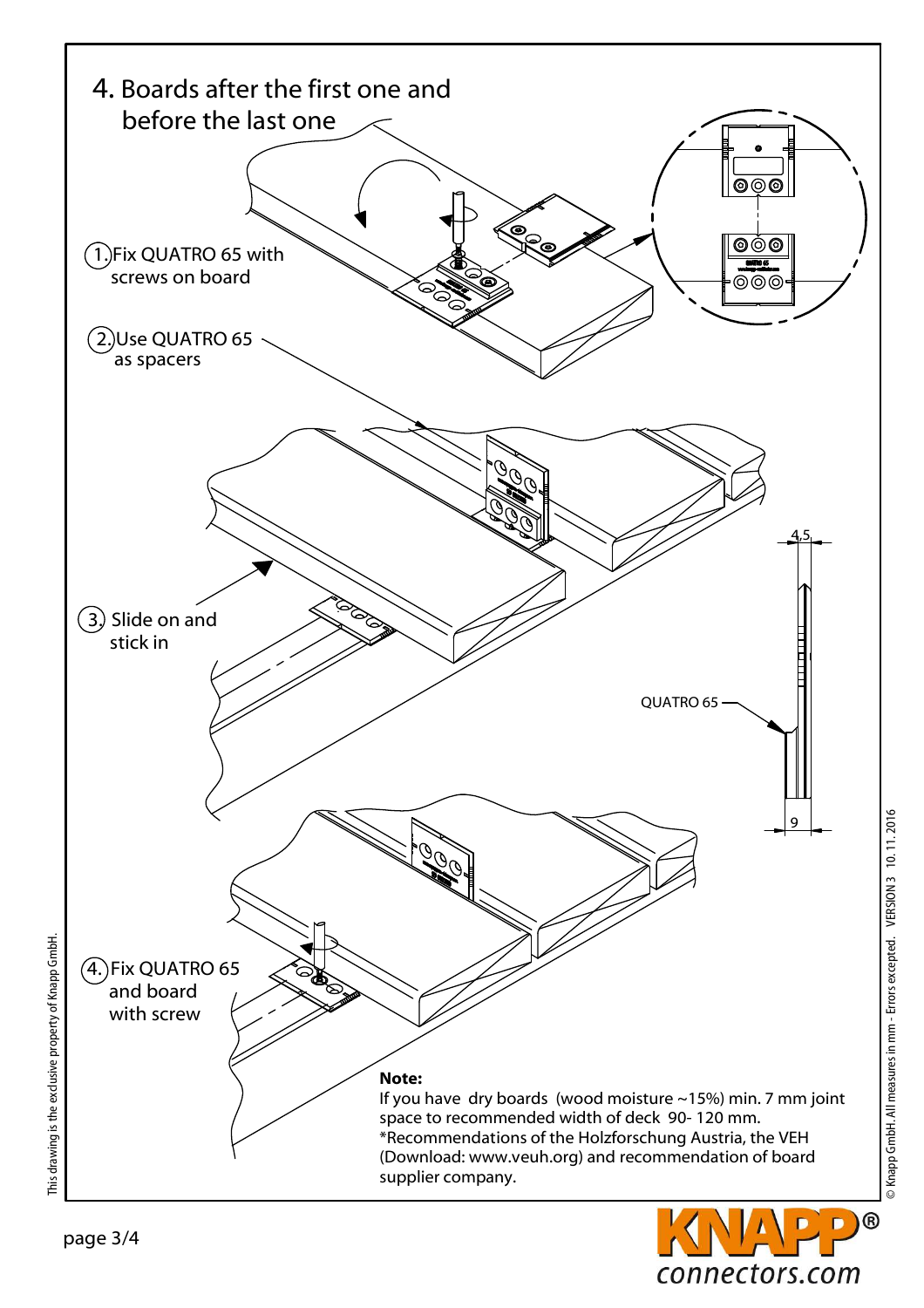

connectors.com

This drawing is the exclusive property of Knapp GmbH.

This drawing is the exclusive property of Knapp GmbH.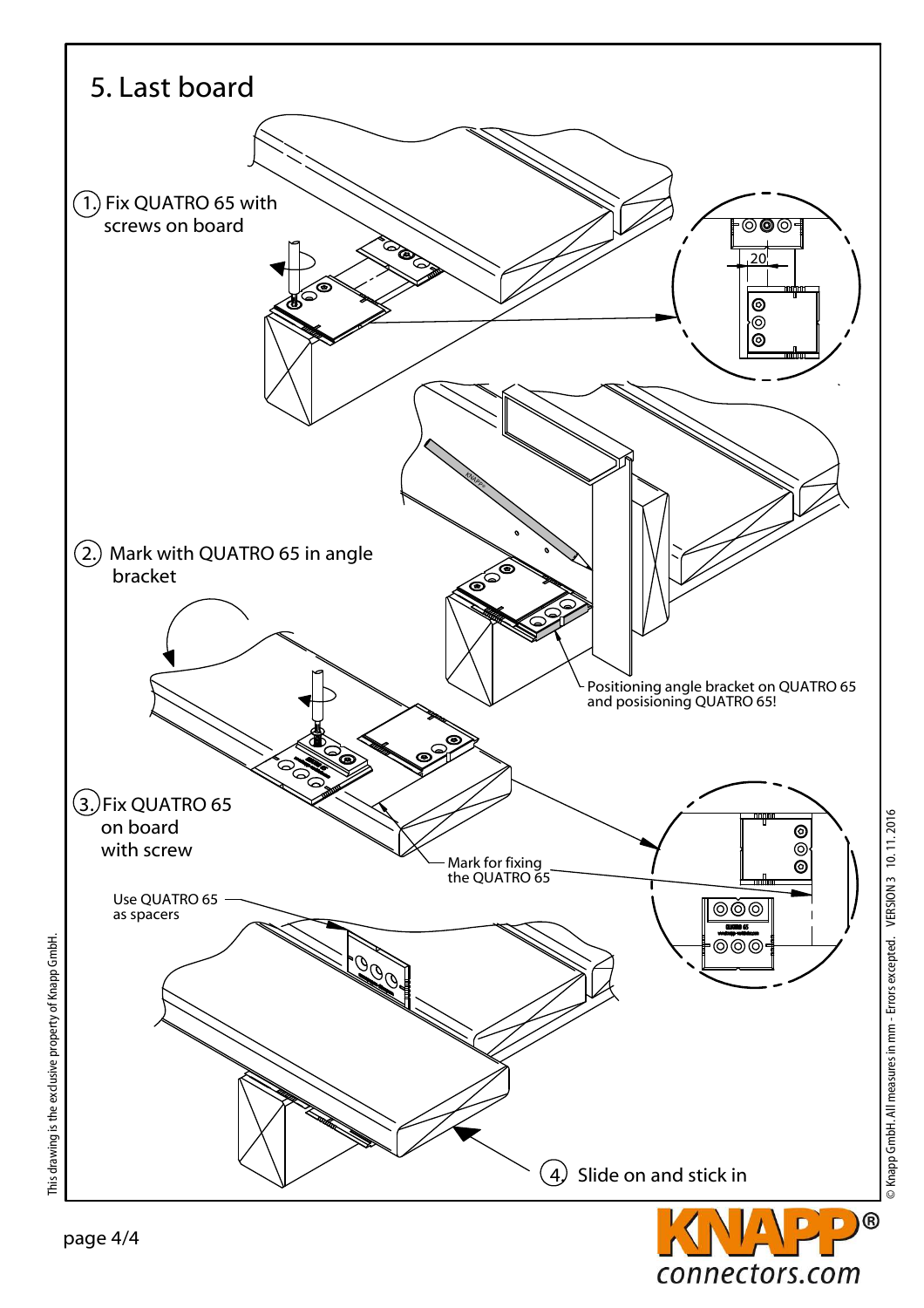



1. Tracer les positions

Tracé d'axe

## QUATRO 65 Notice de montage

Réf. K080 | K081 Système pour lames de terrasse



Ce dessin est la propriété de Knapp GmbH. Ce dessin est la propriété de Knapp GmbH.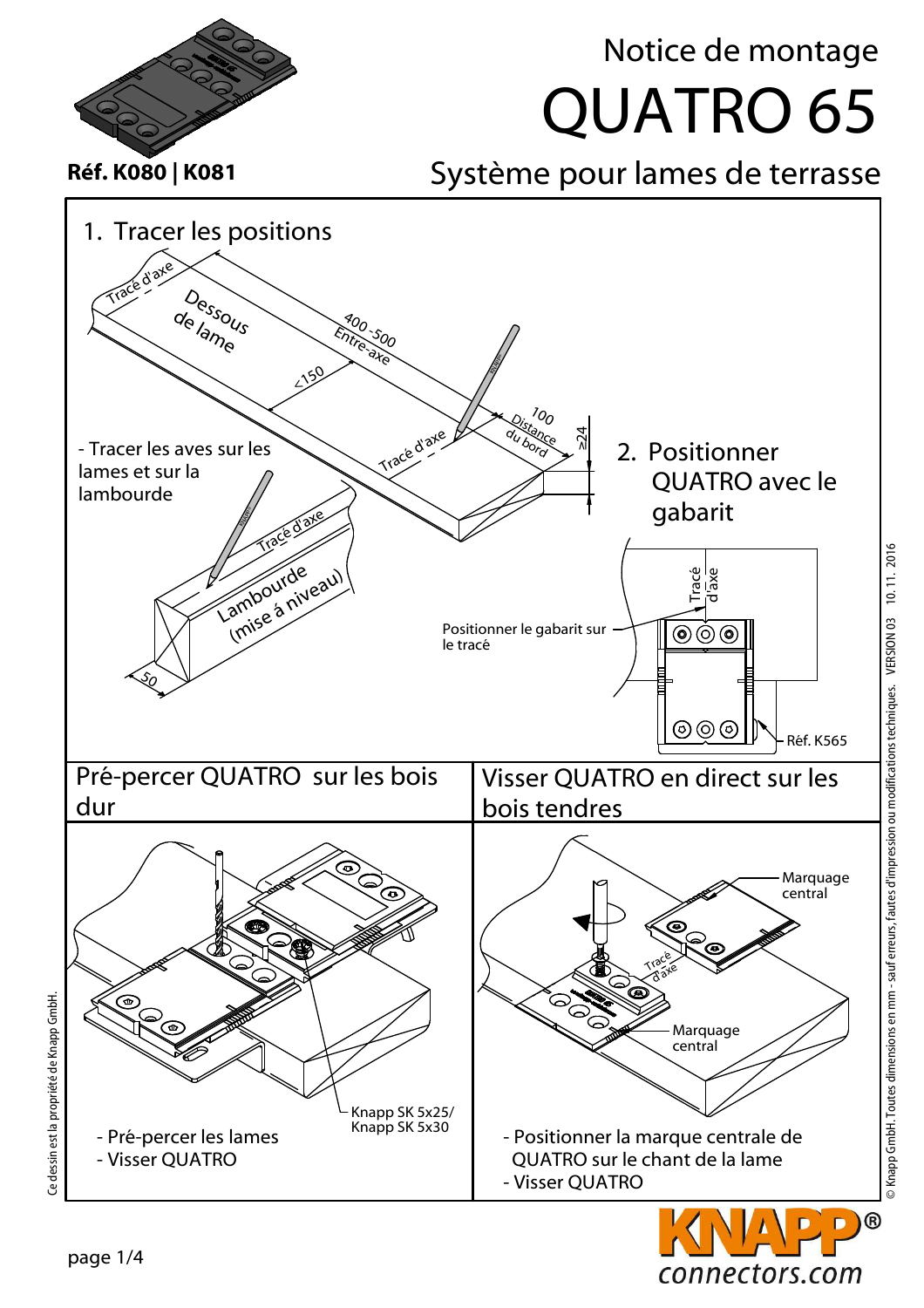

D

connectors.com

Ce dessin est la propriété de Knapp GmbH.

Ce dessin est la propriété de Knapp GmbH.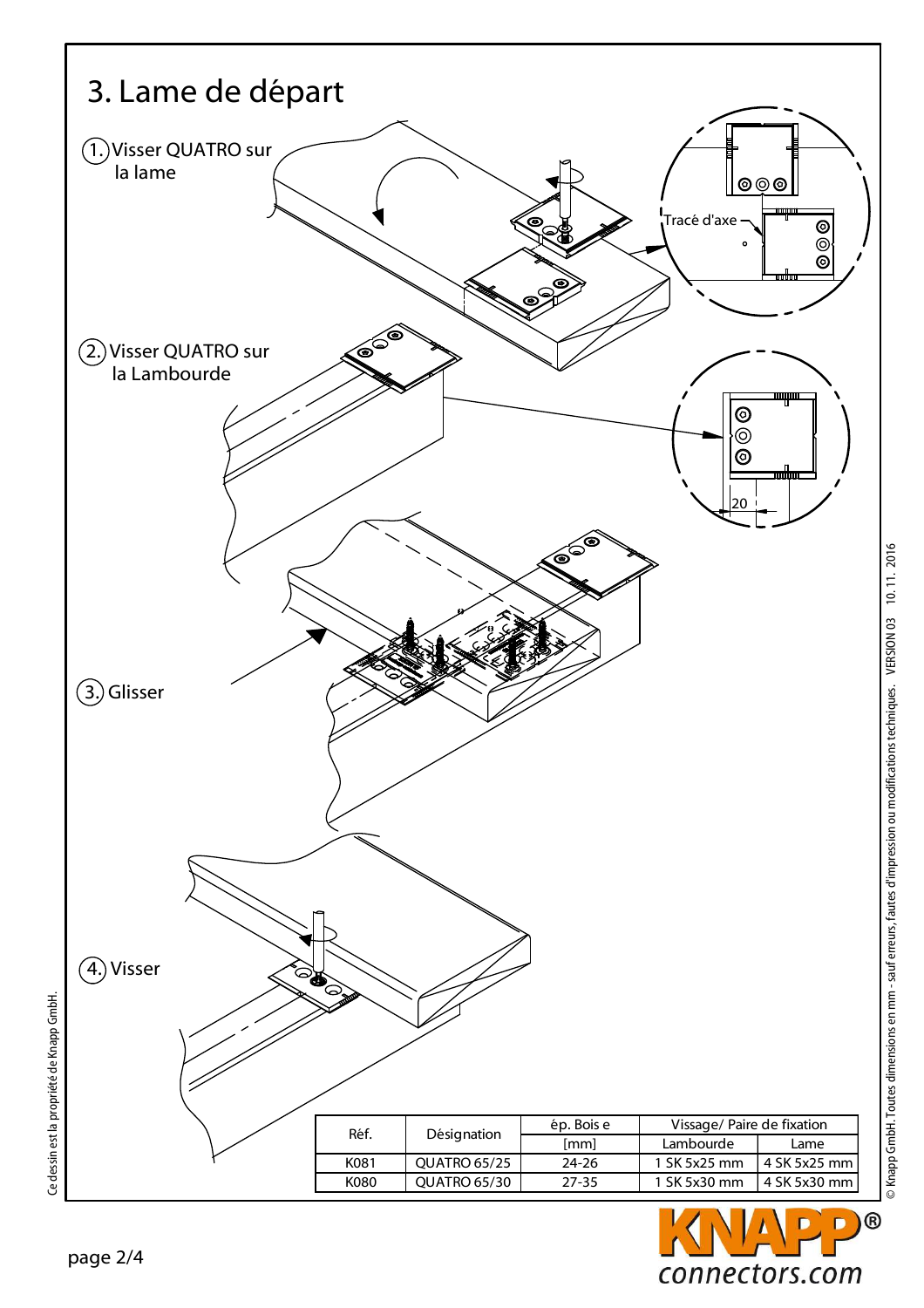![](_page_6_Figure_0.jpeg)

![](_page_6_Picture_1.jpeg)

© Knapp GmbH. Toutes dimensions en mm - sauf erreurs, fautes d'impression ou modifications techniques. VERSION 03 10. 11. 2016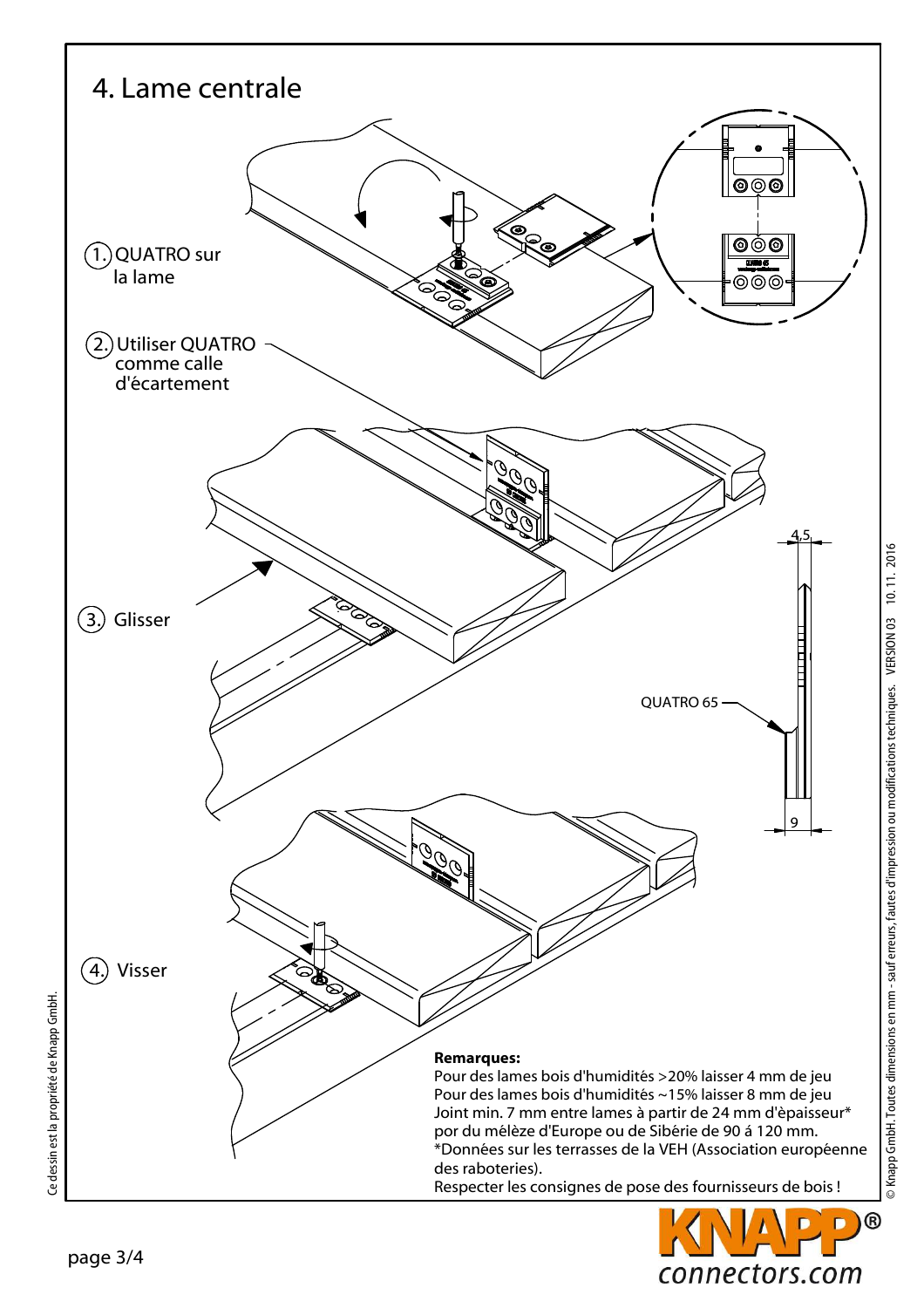![](_page_7_Figure_0.jpeg)

connectors.com

Ce dessin est la propriété de Knapp GmbH.

Ce dessin est la propriété de Knapp GmbH.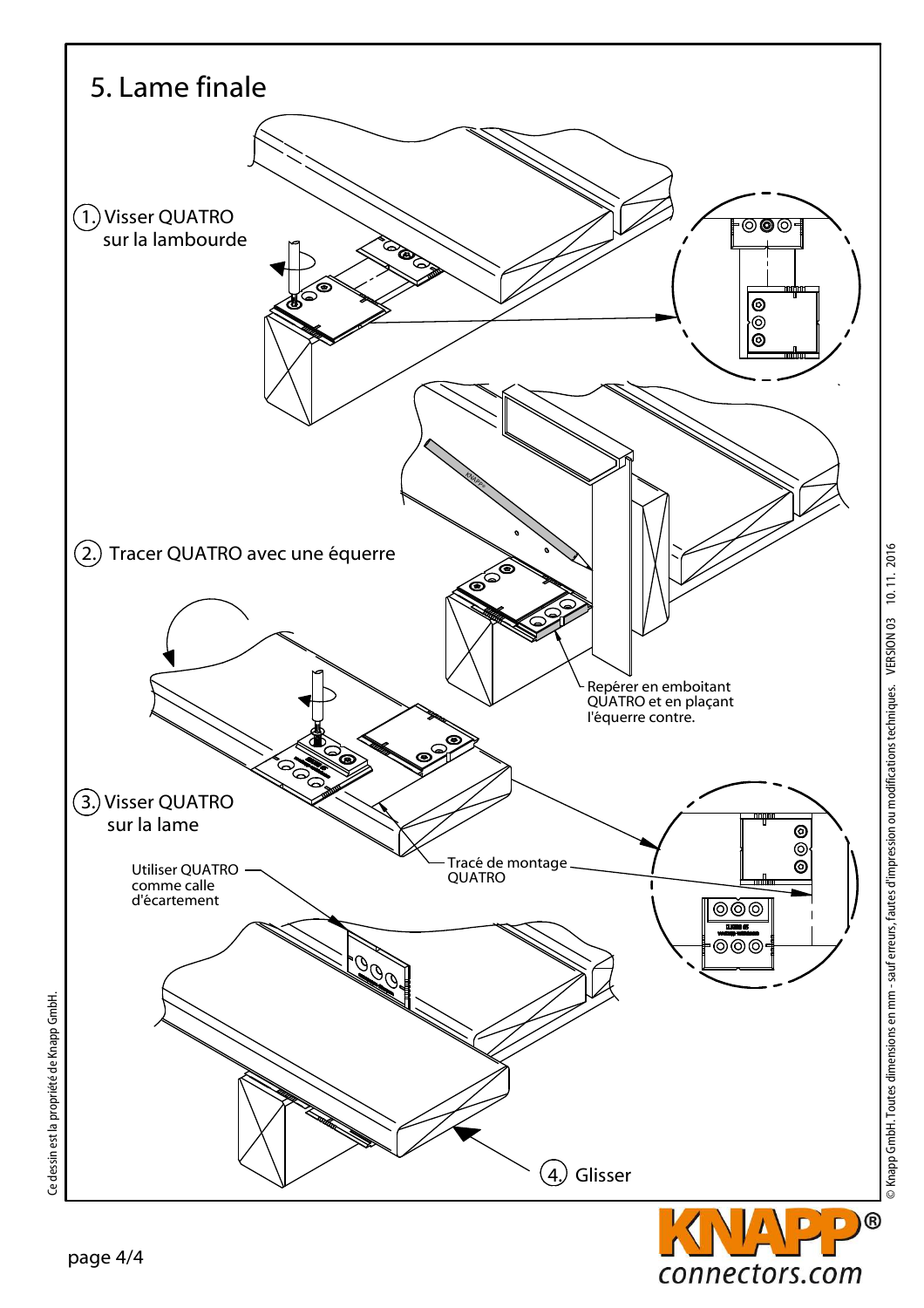![](_page_8_Figure_0.jpeg)

![](_page_8_Picture_1.jpeg)

Diese Zeichnung ist Eigentum der Knapp GmbH. Diese Zeichnung ist Eigentum der Knapp GmbH.

![](_page_8_Picture_3.jpeg)

## QUATRO 65 Montageanleitung

Seite 1/4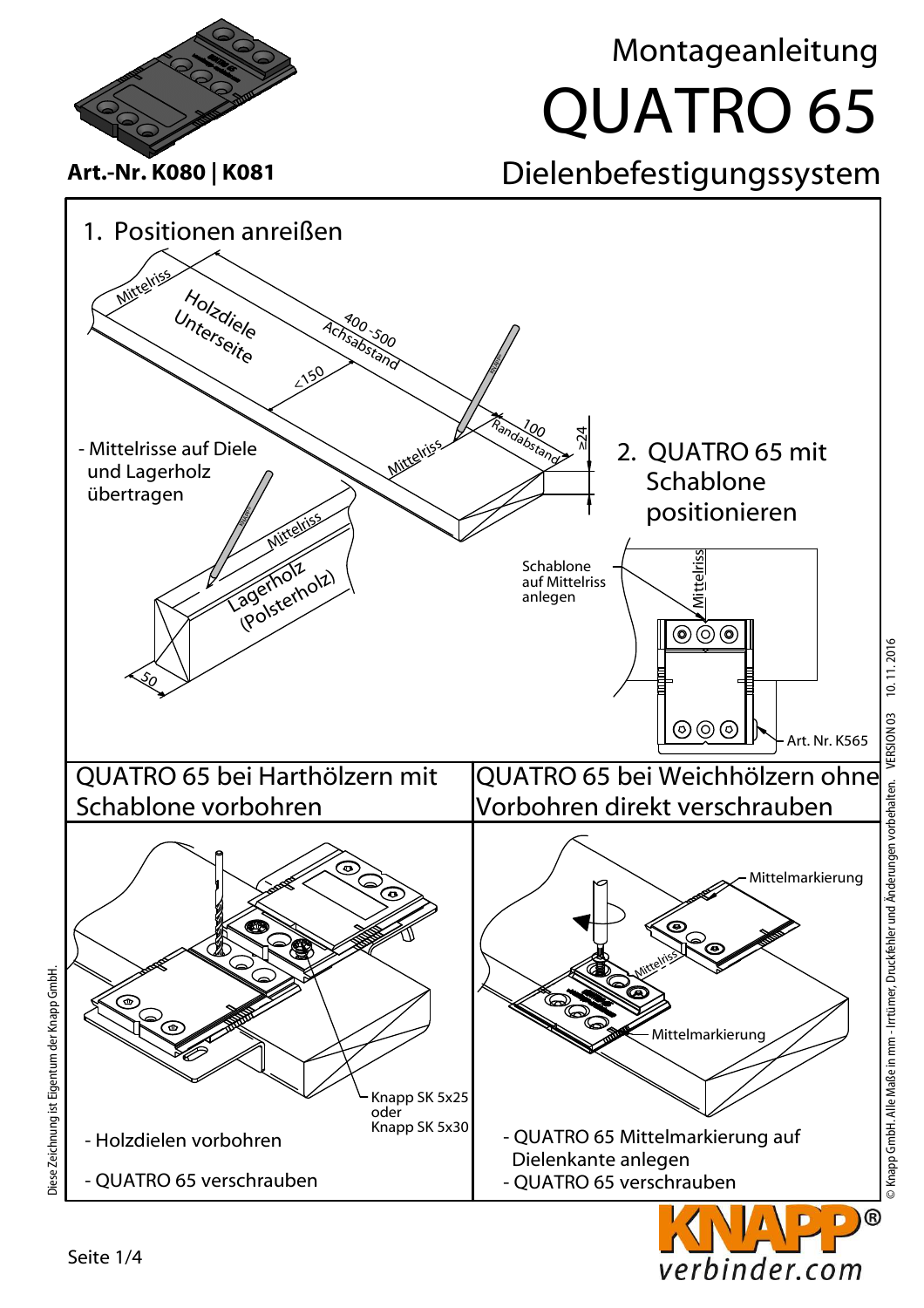![](_page_9_Figure_0.jpeg)

![](_page_9_Picture_1.jpeg)

Diese Zeichnung ist Eigentum der Knapp GmbH.

Diese Zeichnung ist Eigentum der Knapp GmbH.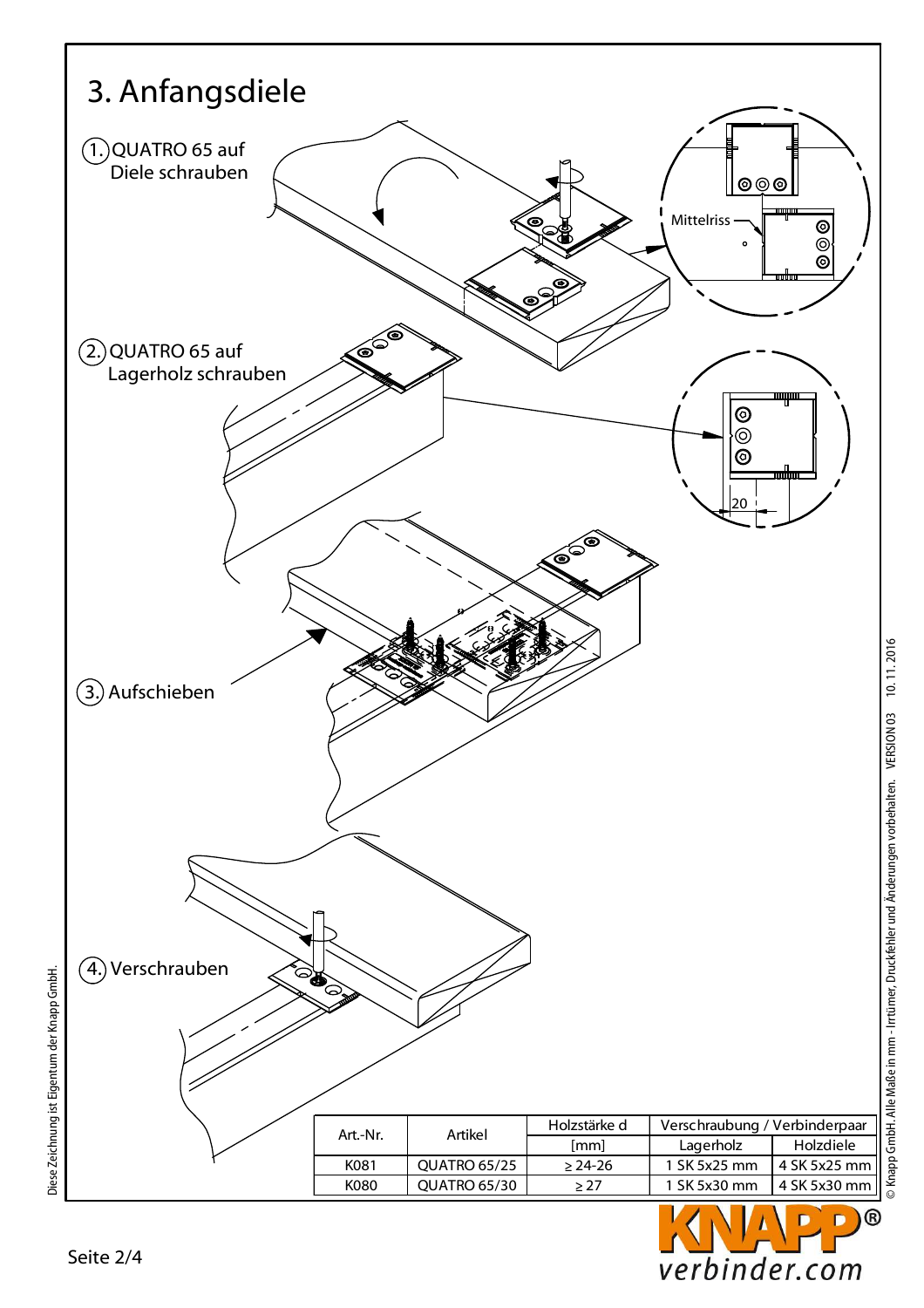![](_page_10_Figure_0.jpeg)

verbinder.com

Diese Zeichnung ist Eigentum der Knapp GmbH.

Diese Zeichnung ist Eigentum der Knapp GmbH.